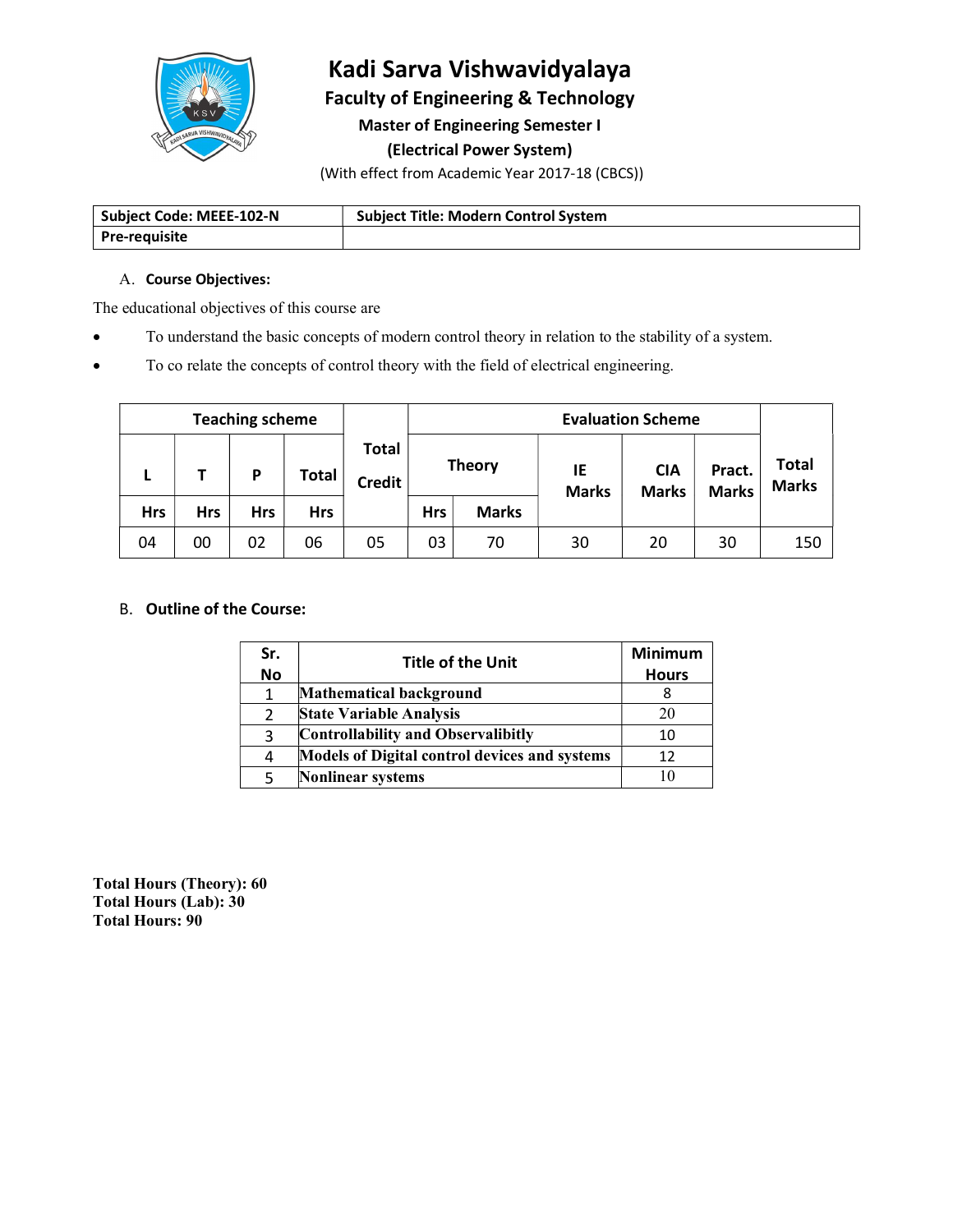

# Kadi Sarva Vishwavidyalaya

Faculty of Engineering & Technology

Master of Engineering Semester I

(Electrical Power System)

(With effect from Academic Year 2017-18 (CBCS))

### Detailed Syllabus

| Sr.<br>No.     | <b>Topic</b>                                                                                                                                                                                                                                                                                                                                                                                                                                                                                        | Lecture<br><b>Hours</b> | Weight<br>age(%) |
|----------------|-----------------------------------------------------------------------------------------------------------------------------------------------------------------------------------------------------------------------------------------------------------------------------------------------------------------------------------------------------------------------------------------------------------------------------------------------------------------------------------------------------|-------------------------|------------------|
| $\mathbf{1}$   | Mathematical background: Matrices: Definition of Matrices; Matrix Algebra; Matrix<br>Multiplication and Inversion; Rank of a Matrix; Differentiation and Integration of Matrices.                                                                                                                                                                                                                                                                                                                   | 8                       | 10%              |
| $\overline{2}$ | State Variable Analysis: Introduction, concepts of state, state variables and state model,<br>state-space representation for linear continuous-time systems and discrete-time systems.<br>Time, domain solution of state equations: Solution of homogeneous state equations, state<br>transition matrix, evaluation of matrix exponential $(e^{At})$ , solution of non-homogeneous state                                                                                                            | 20                      | 30%              |
| 3              | Controllability and Observalibitly: Concept of Controllability and Observability;<br>Controllability and Observability tests for continuous time system; Controllability and<br>Observability of discrete time system; Controllability and Observability of state model in<br>Jordan canonical form; Loss of Controllability and Observability for sampling                                                                                                                                         | 10                      | 15%              |
| 4              | <b>Models of Digital control devices and systems</b><br>Introduction to z-transform, ROC in z-transform, basic discrete time signals, time domain<br>models of discrete time systems, transfer function models, stability on z-plane and jury<br>stability criteria, z-domain description of sampled continuous time plants, z-domain<br>description of systems with dead time, Implementation of digital controllers, Tunable PID<br>controllers, Methods of tuning industrial PI, PID controllers | 12                      | 25%              |
| 5              | Nonlinear systems: Introduction, common physical nonlinearities-saturation, dead-zone,<br>relay, relay with dead zone, hysteresis, backlash, etc, jump resonance, limit cycle. Phase-<br>plane analysis-phase plane and phase trajectory, singular points, construction of phase<br>trajectory, evaluation of time, stability analysis.                                                                                                                                                             | 10                      | 20%              |
|                | Total                                                                                                                                                                                                                                                                                                                                                                                                                                                                                               | 60                      | 100              |

#### C. Instructional Methods

- At the start of course, the course delivery pattern , prerequisite of the subject will be discussed
- Lecture may be conducted with the aid of multi-media projector, black board, OHP etc.
- Attendance is compulsory in lectures and laboratory, which may carries five marks in overall evaluation.
- Two internal exams may be conducted and average of the same may be converted to equivalent of 15 marks as a part of internal theory evaluation.
- Assignment based on course content will be given to the student for each unit/topic and will be evaluated at regular interval. It may carry an importance of five marks in the overall internal evaluation.
- Surprise tests/Quizzes/Seminar/Tutorial may be conducted and having share of five marks in the overall internal evaluation.
- The course includes a laboratory, where students have an opportunity to build an appreciation for the concept being taught in lectures.
- Experiments shall be performed in the laboratory related to course contents.